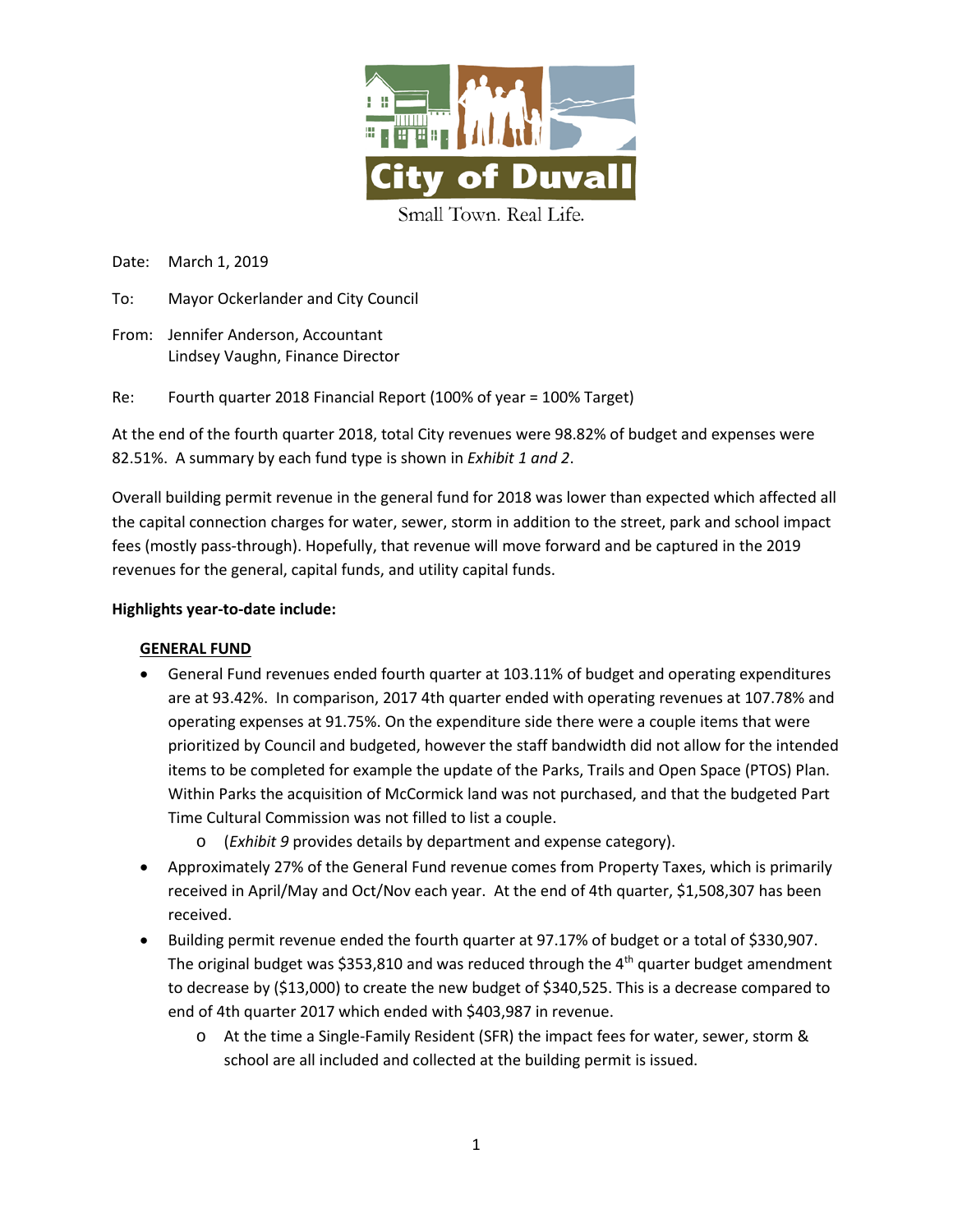- Other development fees and engineering fees brought in revenue of \$96,109 thru end of 4th quarter 2018. This represents 91.5% of budget (\$105,000). This is a decrease compared to 4th quarter 2017 which ended with \$194,791.
- Plan check fees were at 102% of budget or \$179,430 at the end of 4th quarter. Again, this is lower than 2017 4th quarter which ended with \$228,252.
- Sales Tax revenue ended the quarter with 102% of the \$1,025,000 amended budget received. This is higher than in 2017 where the annual revenue was \$925,132 which amounted to just below 109% of the budgeted amount of \$850,000. (*Exhibit 3*)
- Utility Taxes ended 4th quarter at 108% of budget or \$1,202,918. The 2017 comparison was at 105% of \$1,221,722 which is a decrease in the total amount of revenue received. (*Exhibit 6*).

# **CAPITAL FUNDS**

- Forty four park (\$334,268) and thirty four street (\$335,852) impact fees have been received this year. This is lower when compared to 2017 where 67 park and 65 street Impact fees were collected. These fees are receipted at the time building permits are issued (*Exhibit 5*).
- Park Impact Fee Fund is where the bathroom was delivered at the very end of 2018 and the expenditure is shown, but the RCO Recreation Grant of \$160,000 in revenue will not be received until 2019 (*Exhibit 10*).
- Real Estate Excise Tax (REET) ended the 4th quarter at 180% of budget with homes and property continuing to sell at increased prices. As discussed through the budget process, REET is challenging to estimate and always kept on the extremely conservative for revenue to better explain the 180%. (*Exhibit 4).*

# **UTILITY FUNDS**

- The City has Revenue debt for the sewer utility as shown in *Exhibit 7*.
- The Water fund revenue was \$1,930,284 which was 104% of the budget \$1,848,627.
- The Sewer fund revenue was \$2,402,493 which is slightly over 100% of the budget \$2,402,430.
- The Sewer Fund's highlight is that the 2011 Ref of 2000 Sewer Debt's final payment was made in December of 2018 as the final payment for that loan.
- Within the Sewer Operating Fund, Parametrix was awarded multiple scopes of work for Capital Improvement Plan Evaluation, a Mixing Study, and a Sewer Capacity Study to evaluate the Waste Water Treatment Plant.
- The Storm fund revenue was \$745,272 which was 99.8% of the budget \$745,687.
- The storm fund has also historically received a large amount of grant revenue and 2018 was exceptional with grant for \$143,630 for the Stormwater Plan Grant and \$143,429 from the Department of Ecology for the Parkwood Storm Retrofit Project.

#### **ALL FUNDS**

- Interest revenue ended the 4th quarter at \$217,924. This is 115% of the 2018 budget, \$190,028.
- Reserve fund balances are being met per Resolution 04-04 see (Exhibit 8).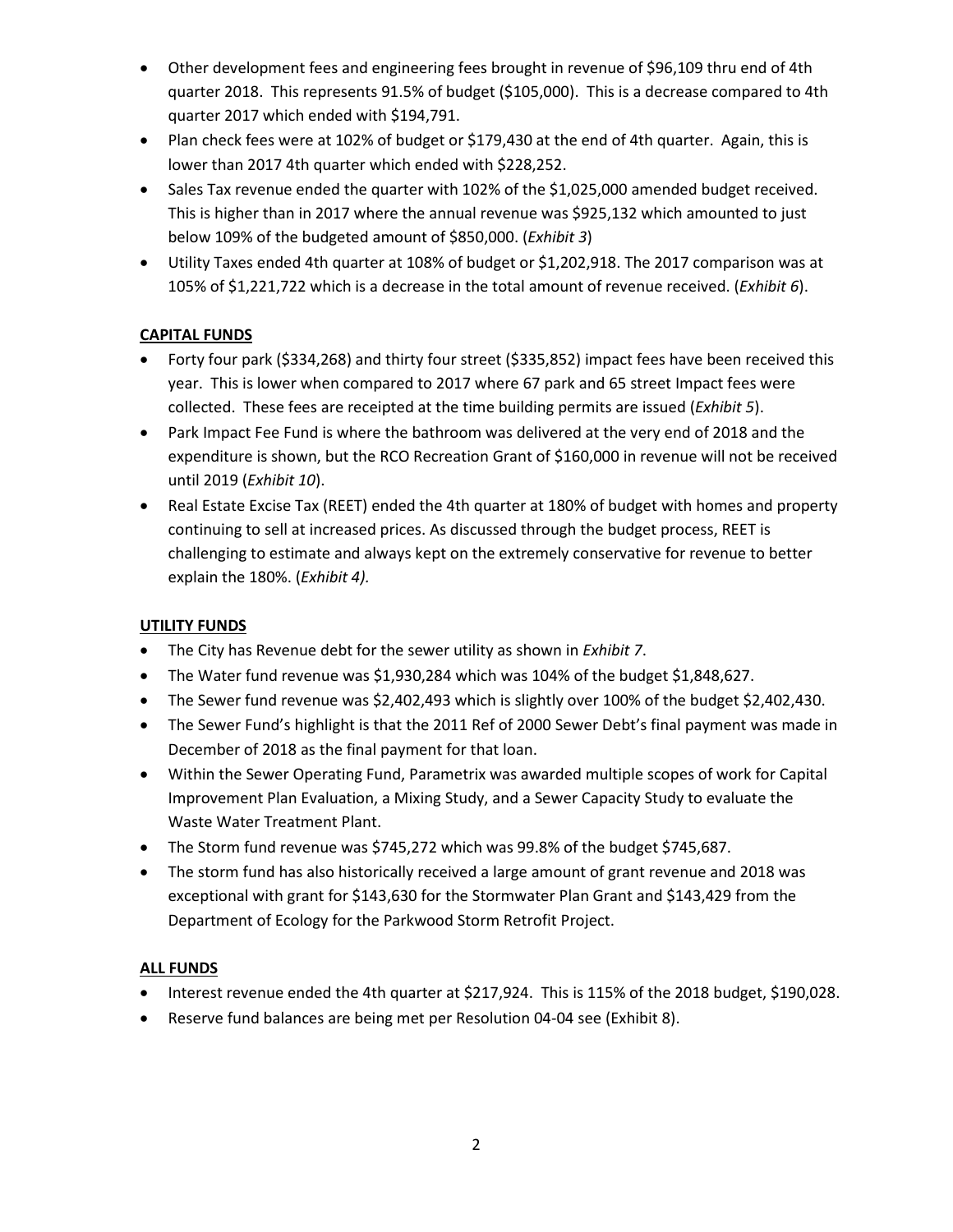|                           | 2018                | 2018                          | 2018                                         | <b>YTD 2018</b> | %               |            |
|---------------------------|---------------------|-------------------------------|----------------------------------------------|-----------------|-----------------|------------|
| <b>Fund Types</b>         | <b>Total Budget</b> | Begin. Fund<br><b>Balance</b> | <b>Total Budget Less</b><br>Begin, Fund Bal. | <b>Revenues</b> | <b>Received</b> | Target     |
| General Fund              | 7,121,723           | 1,783,257                     | 5,338,467                                    | 5,504,710       | 103.11%         | >100%      |
| Contingency Fund          | 231,632             | 228,867                       | 2,765                                        | 3,087           | 111.64%         | 2100%      |
| Special Revenue Funds     | 1,007,165           | 154,046                       | 853,119                                      | 692,817         | 81.21%          | >100%      |
| Debt Service              | 496,542             | 19,865                        | 476,677                                      | 476,677         | 100.00%         | >100%      |
| Capital Project Funds     | 6,371,384           | 3,819,302                     | 2,552,082                                    | 2,495,840       | 97.80%          | >100%      |
| <b>Utility Funds</b>      | 13,475,110          | 6,737,927                     | 6,737,183                                    | 6,592,248       | 97.85%          | 2100%      |
| Bond Redemption & Reserve | 427,333             | 283,500                       | 143,833                                      | 143,088         | 99.48%          | >100%      |
| Internal Service Funds    | 1,356,537           | 789,870                       | 566,667                                      | 566,164         | 99.91%          | >100%      |
| Totals                    | \$30,487,426        | 13,816,633                    | 16,670,793<br>\$                             | \$16,474,630    | 98.82%          | $ 2100\% $ |

**EXHIBIT 1: Budget to Actual Revenues thru December31, 2018 – all funds**

Total revenues are slightly below the target of 100% or higher.

To briefly summarize the Special Revenue Funds the street fund was forecasted to receive the Transportation Improvement Board (TIB) LED Streetlight Conversion of \$183,150 that is a 100% passthrough grant that will not take place until 2019/2020 biennial budget which is the reason the revenue and percentage looks low and will also not be spent on the expenditure side.

|  |  |  | EXHIBIT 2: Budget to Actual Expenditures thru December 31, 2018 - all funds |  |
|--|--|--|-----------------------------------------------------------------------------|--|
|--|--|--|-----------------------------------------------------------------------------|--|

|                               | 2018                | 2018                                        | 2018                                       | <b>YTD 2018</b>     | %               |               |
|-------------------------------|---------------------|---------------------------------------------|--------------------------------------------|---------------------|-----------------|---------------|
| <b>Fund Types</b>             | <b>Total Budget</b> | <b>Budget Ending</b><br><b>Fund Balance</b> | <b>Total Budget less</b><br>End. Fund Bal. | <b>Expenditures</b> | <b>Expended</b> | <b>Target</b> |
| General Fund                  | 7,121,723           | 1,603,074                                   | 5,518,649                                  | 5,155,486           | 93.42%          | $\leq 100\%$  |
| Contingency Fund              | 231,632             | 231,632                                     |                                            |                     | #DIV/0!         | $\leq 100\%$  |
| Special Revenue Funds         | 1,007,165           | 104,546                                     | 902,619                                    | 594,460             | 65.86%          | $\leq 100\%$  |
| Debt Service                  | 496,542             | 19,866                                      | 476,677                                    | 476,677             | 100.00%         | $\leq 100\%$  |
| Capital Project Funds         | 6,371,384           | 3,359,507                                   | 3,011,877                                  | 2,044,570           | 67.88%          | $\leq 100\%$  |
| <b>Utility Funds</b>          | 13,475,110          | 7,440,866                                   | 6,034,244                                  | 4,846,572           | 80.32%          | $\leq 100\%$  |
| Bond Redemption & Reserve     | 427,333             | 287,558                                     | 139,775                                    | 138,775             | 99.28%          | $\leq 100\%$  |
| <b>Internal Service Funds</b> | 1,356,537           | 704,741                                     | 651,796                                    | 552,501             | 84.77%          | $\leq 100\%$  |
| Totals                        | \$30,487,426        | 13,751,789<br>\$                            | \$<br>16,735,637                           | 13,809,040<br>S     | 82.51%          | $\leq 100\%$  |

Expenditures are below the 100% target at the end of the 4th quarter.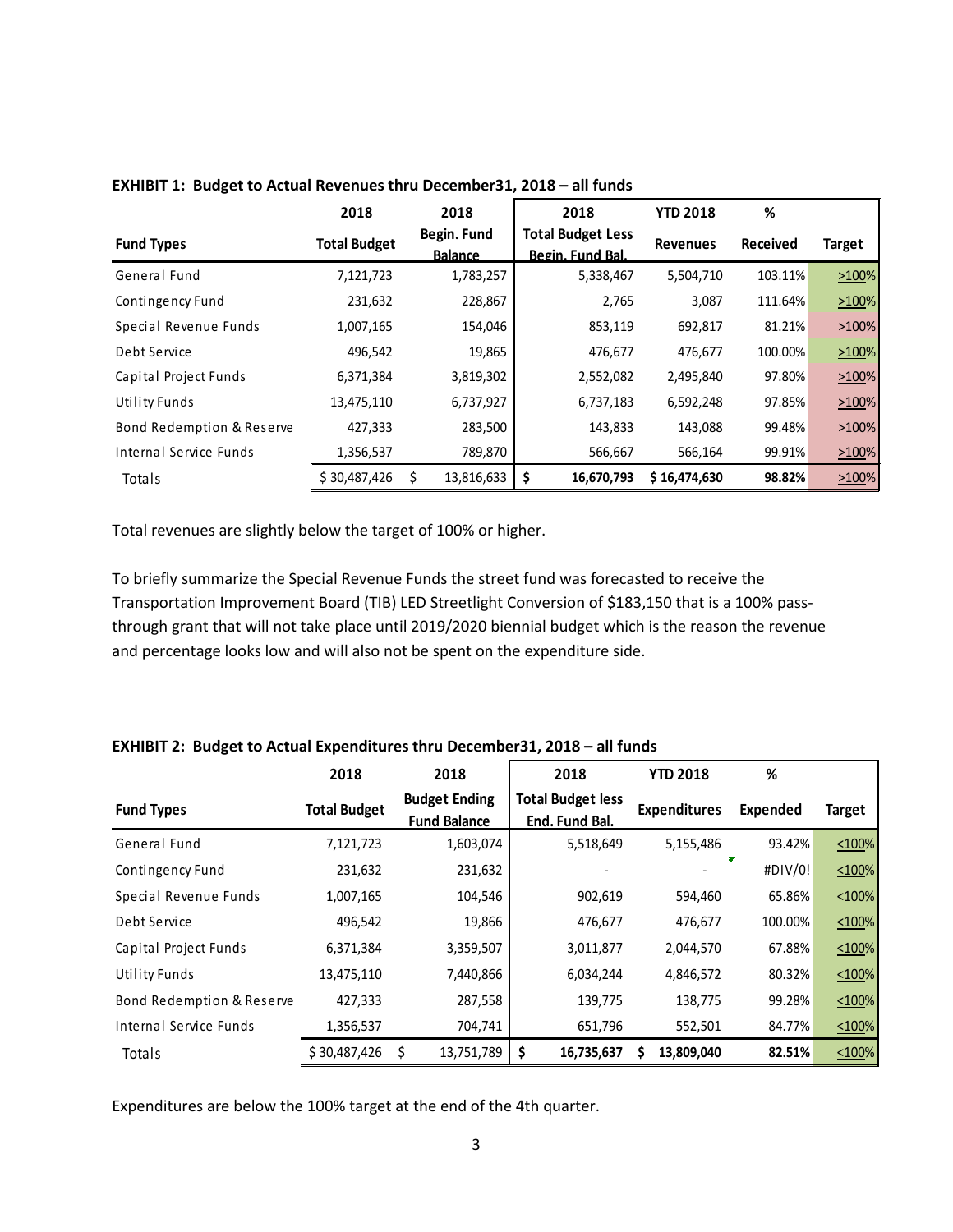



Sales tax ended the 4th quarter at 102% of our \$1,025,000 amended budget and is 13.5% higher than fourth quarter 2017 sales tax revenues.

**EXHIBIT 4: REET**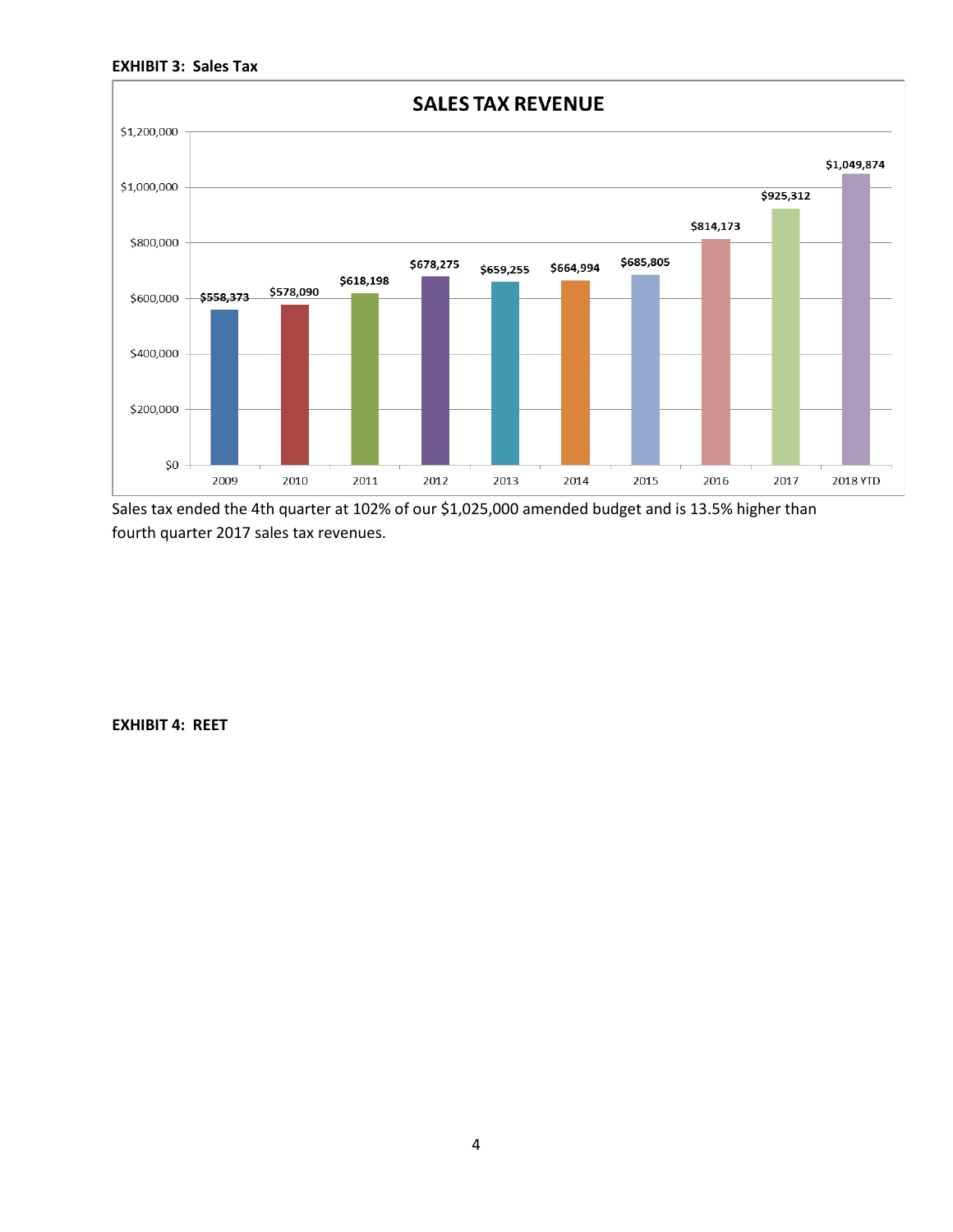

Real Estate Excise Tax Revenues (REET) were at 180% of the 2018 budget (\$400,000) at the end of the quarter. These funds are primarily for capital improvements.



**EXHIBIT 5: Impact Fees**

The City has collected 44 park impact fees, or 74.91% of budget (\$446,215), thru December 31, 2018. Park impact fees are restricted for park capital improvements.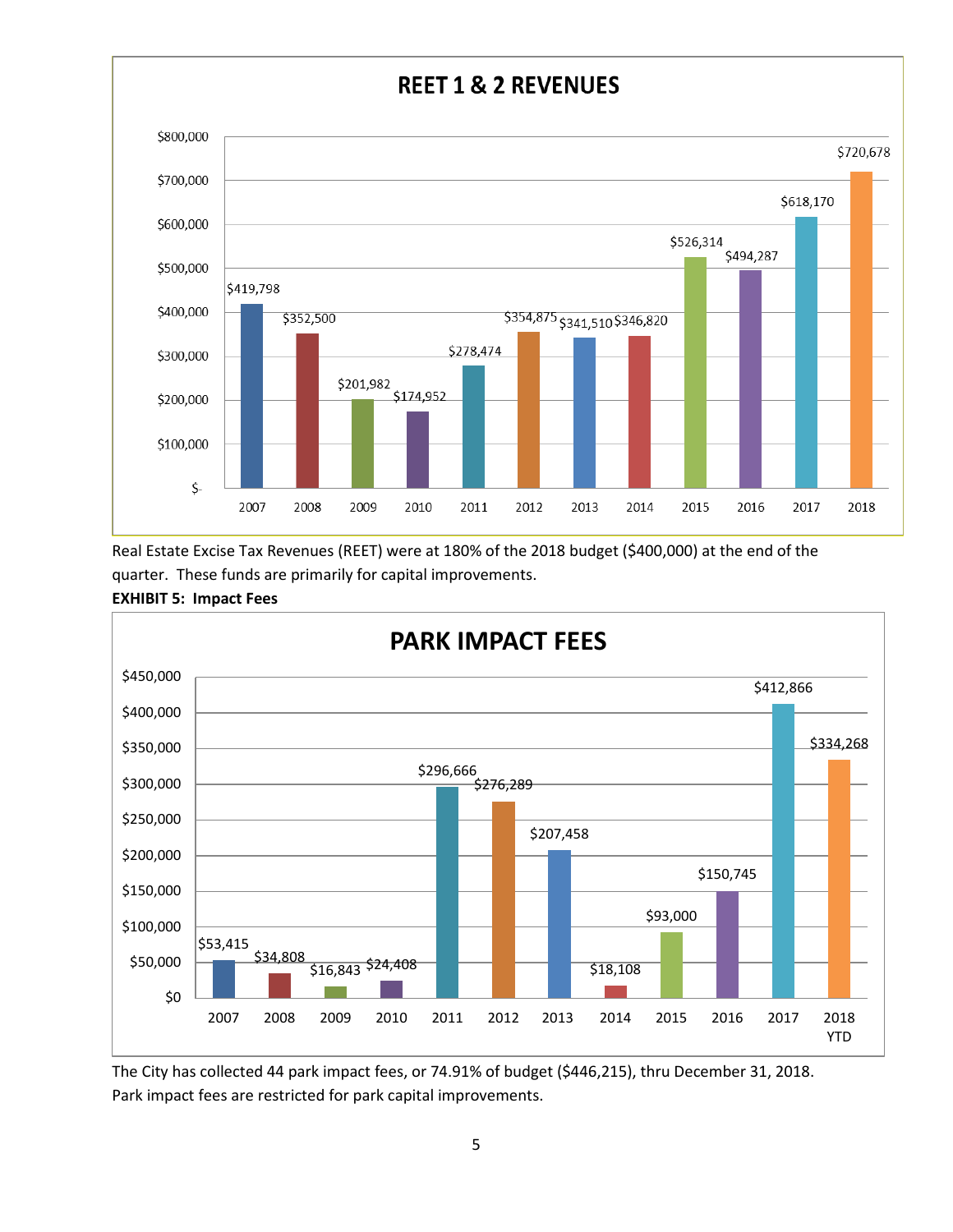

The City has collected 34 street impact fees, or 67.28% of budget (\$499,163), thru December 31, 2018. Street impact fees are restricted for transportation capital improvements.



### **EXHIBIT 6: Utility Taxes**

At the end of the fourth quarter, utility taxes are at 108% of budget (\$1,113,500). Utility tax revenues are from electric, gas, telephone, garbage, cable, and the city's water, sewer, and storm drain utilities.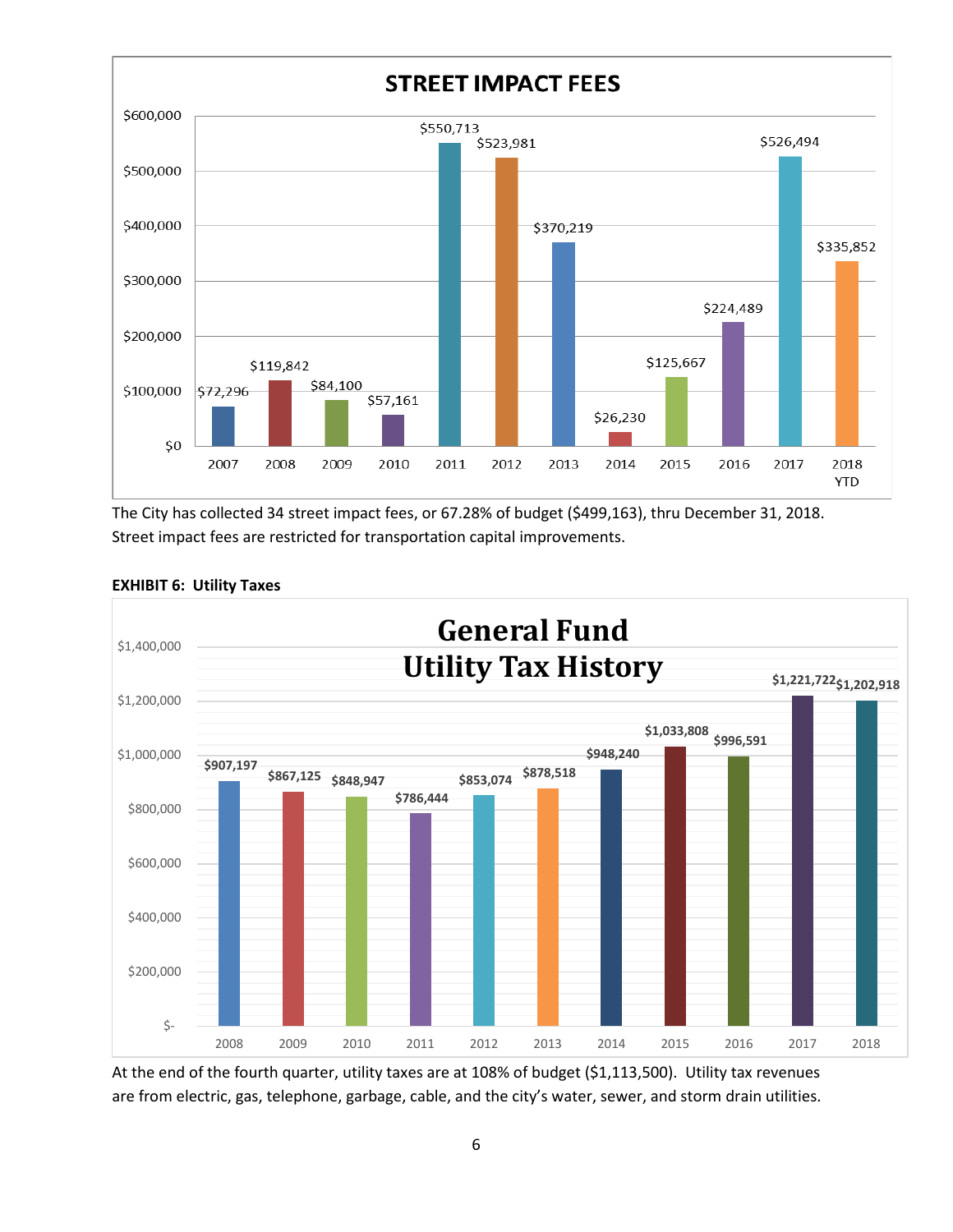#### **EXHIBIT 7: Debt**

| <b>General Obligation Debt</b>                                     | Principal              |
|--------------------------------------------------------------------|------------------------|
| Big Rock Ball Field - 12/1/2025<br>Main Street Project - 12/1/2031 | 1,440,000<br>2,680,000 |
| <b>Total General Obligation Debt</b>                               | \$<br>4,120,000        |
|                                                                    |                        |

| <b>Utility Revenue Debt</b>                                  |   | Principal |
|--------------------------------------------------------------|---|-----------|
| <b>SRF WWTP Construction Loan</b><br>Final Payment 6/30/2025 |   | 2.136.985 |
| <b>Total Revenue Debt</b>                                    | S | 2,136,985 |

The City issued \$4,865,000 in Limited-Term General Obligation (LTGO) debt on February 22, 2017. The utilities have outstanding loans and revenue bonds as shown above. Duvall has bond reserves set aside which are in compliance with bond covenants.

### **EXHBIT 8: Fund Balance Reserves**

| ₹ | 001 General Fund              | \$        | 758,380 17% per Resolution 04-04 Internally Restricted |
|---|-------------------------------|-----------|--------------------------------------------------------|
| ₽ | 001 Disaster Relief           |           | 25,000 Established by City Council                     |
| ₽ | 001 Internal Restricted-Other |           | 22,408 Drug Enforcement & Art                          |
| ₽ | 002 Contingency               |           | 231,954 Maximum allowed is 37.5% of Assessed Value     |
|   | 401 Water Utility             |           | 700,677 Established by City Council, Increase by CPI   |
|   | 402 Sewer Utility             |           | 934,236 Established by City Council, Increase by CPI   |
|   | 402 Sewer Utility, DOE Loan   |           | 335,000 Annual Loan Amount                             |
|   | 404 Storm Drain               |           | 291,950 Established by City Council, Increase by CPI   |
|   | 411 Utility Bond Debt Reserve |           | 159,000 Per Bond Ordinance and Covenants               |
|   | 501 Equipment Fund            |           | 200,000 Established by City Council                    |
|   | 503 Insurance Deductible      | 13,200    | Insurance Liability                                    |
|   | <b>Total Restricted Funds</b> | 3,671,805 |                                                        |

- Reserve balances are being met.
	- o The revenues are being internally tracked and accounted for per the reserve resolution 04-04. The finance department was made aware through trainings in Spring of 2018 that the City was not allowed to classify the reserves stated within the resolution as "reserved" through the Washington State Auditor's definition. This has resulted on the financial statements showing the *internally restricted* money as *unreserved*, even though internally it is reserved by City Council.
- The City has a total of \$16,493,202.84 cash on hand.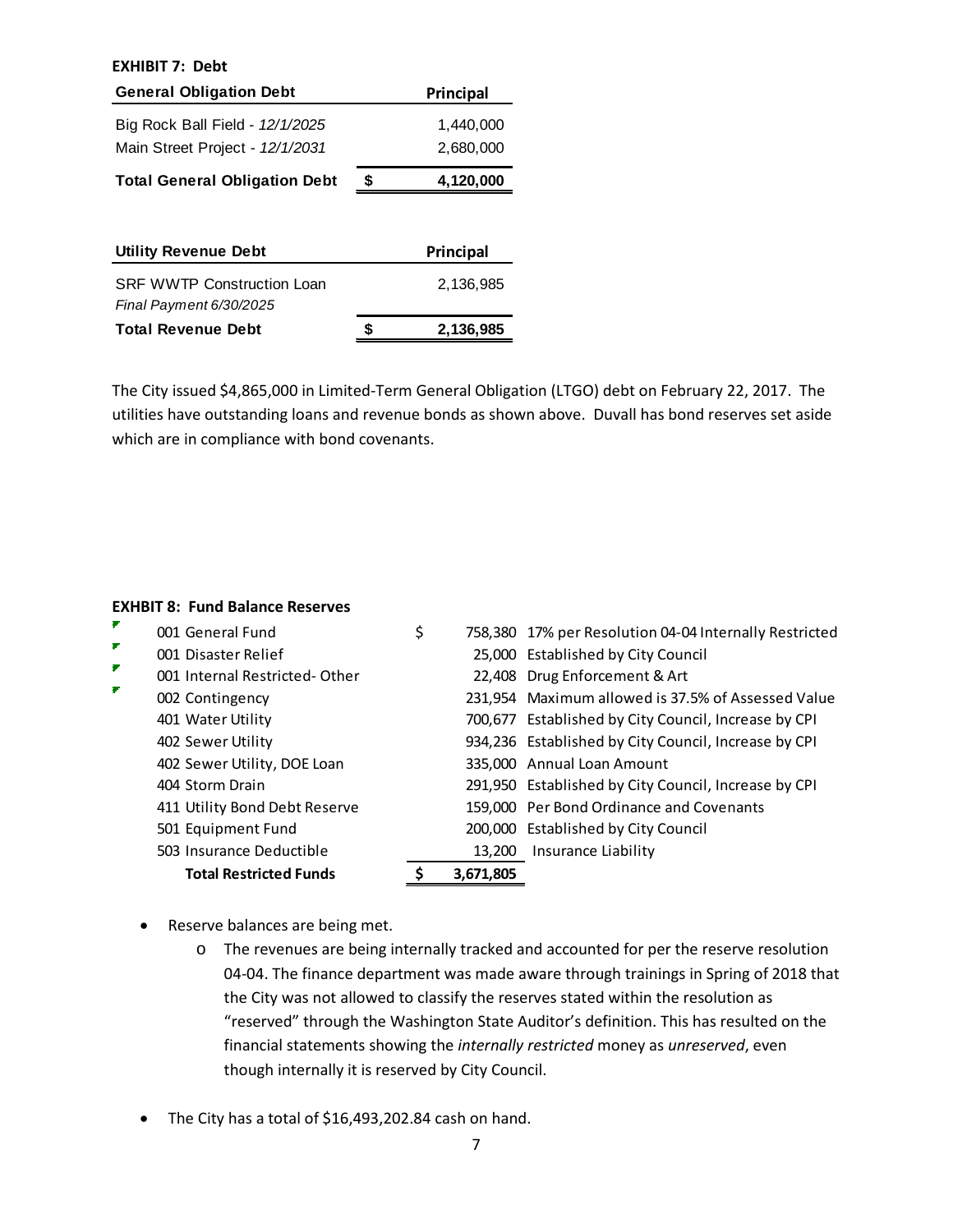o Additional information may be found in the fourth quarter investment report.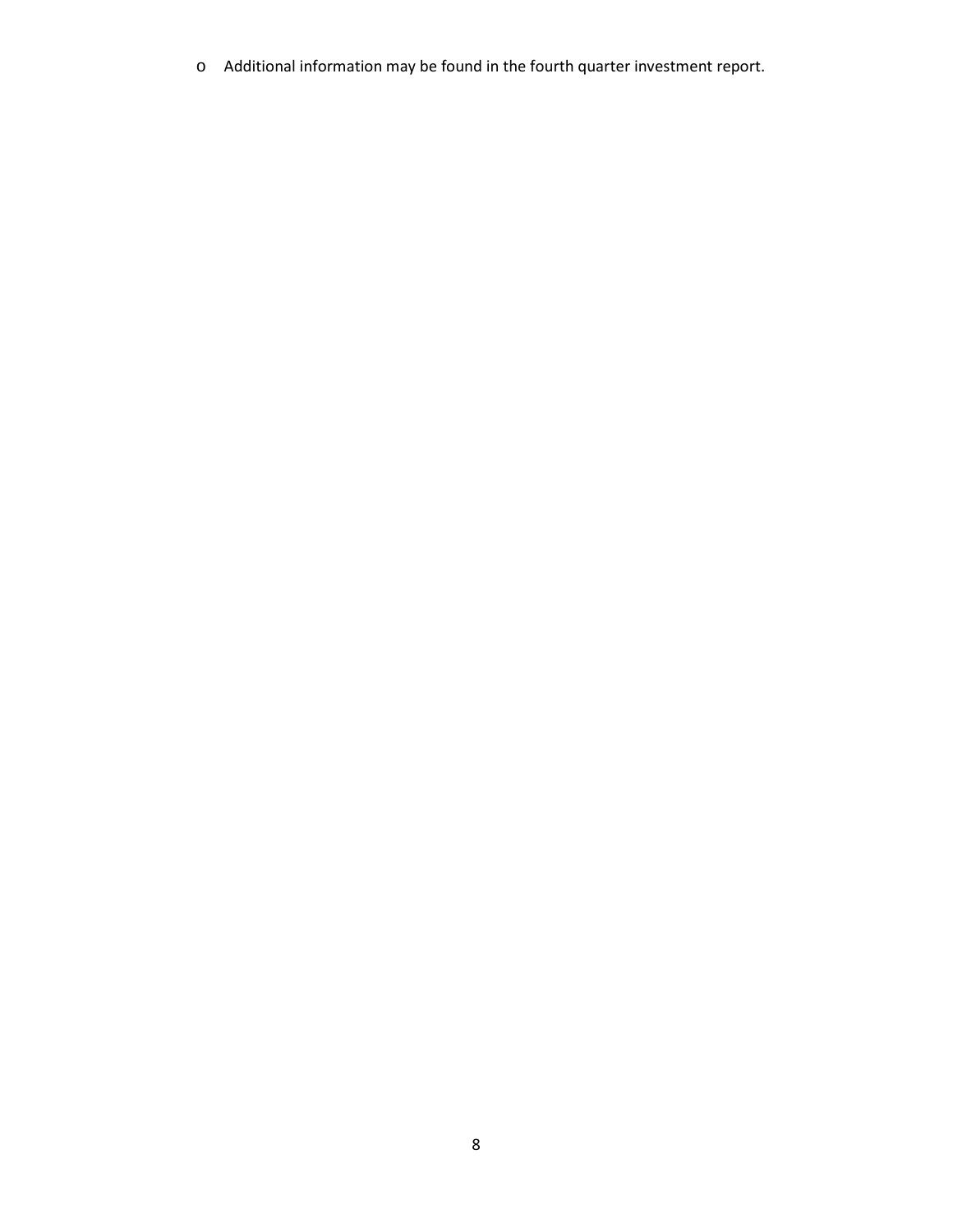| EXHIBIT 9:                                                  |                    |                |              |                                    |                   |
|-------------------------------------------------------------|--------------------|----------------|--------------|------------------------------------|-------------------|
| <b>Annual Revenue Report</b><br>General Fund as of 12/31/18 |                    |                |              | Target $\geq 100\%$<br><b>YTD%</b> | 2017              |
|                                                             |                    |                |              |                                    |                   |
| <b>Resources</b>                                            | 2018 Budget        |                | <b>YTD</b>   | <b>Collected</b>                   | Comparison        |
| <b>Begin Fund Balance</b>                                   | \$<br>1,783,256.52 | \$             | 1,783,256.52 | 100.00%                            | 100.00%           |
| Taxes                                                       | 3,852,174.60       |                | 3,994,972.13 | 103.71%                            | 104.07%           |
| <b>Licenses &amp; Permits</b>                               | 599,925.00         |                | 589,615.52   | 98.28%                             | 107.16%           |
| <b>Intergovernmental Revenues</b>                           | 201,375.00         |                | 193,373.96   | 96.03%                             | 105.42%           |
| <b>Charges for Goods and Services</b>                       | 355,810.00         |                | 363,544.14   | 102.17%                            | 139.04%           |
| <b>Fines &amp; Penalties</b>                                | 53,400.00          |                | 48,098.28    | 90.07%                             | 91.21%            |
| <b>Miscellaneous Revenues</b>                               | 120,800.00         |                | 164,546.50   | 136.21%                            | 122.93%           |
| Other                                                       | 154,982.00         |                | 150,559.00   | 97.15%                             | 134.29%           |
| <b>TOTAL OPERATING REVENUE:</b>                             | \$<br>5,338,466.60 | \$             | 5,504,709.53 | 103.11%                            | 107.78%           |
| <b>TOTAL</b>                                                | \$<br>7,121,723.12 | \$             | 7,287,966.05 | 102.33%                            | 106.25%           |
| <b>Annual Expense Report</b>                                |                    |                |              | Target $<$ 100%                    |                   |
| General Fund as of 12/31/18                                 |                    |                |              | <b>YTD%</b>                        | 2017              |
| <b>Expenses by Department:</b>                              | 2018 Budget        |                | <b>YTD</b>   | <b>Spent</b>                       | Comparison        |
| Legislative                                                 | \$<br>102,083.83   | $\mathcal{S}$  | 92,273.28    | 90.39%                             | 93.97%            |
| <b>Executive</b>                                            | 220,931.00         |                | 205,130.62   | 92.85%                             | 100.83%           |
| <b>Community Events</b>                                     | 32,000.00          |                | 30,822.66    | 96.32%                             | 79.91%            |
| Finance Dept.                                               | 313,840.00         |                | 291,316.39   | 92.82%                             | 96.74%            |
| Planning Dept.                                              | 486,683.00         |                | 383,734.05   | 78.85%                             | 92.23%            |
| <b>Building Dept.</b>                                       | 269,681.00         |                | 232,254.29   | 86.12%                             | 95.98%            |
| Police Dept.                                                | 2,601,803.00       |                | 2,536,197.30 | 97.48%                             | 91.94%            |
| <b>Economic Development</b>                                 | 58,637.50          |                | 49,381.78    | 84.22%                             | 62.81%            |
| <b>Recycling Dept.</b>                                      | 25,300.00          |                | 18,404.58    | 72.75%                             | 100.49%           |
| <b>Civil Service</b>                                        | 15,923.00          |                | 13,232.16    | 83.10%                             | 92.49%            |
| Parks Dept.                                                 | 329,495.00         |                | 274,814.28   | 83.40%                             | 83.02%            |
| <b>Cultural Commission</b>                                  | 44,200.00          |                | 36,774.38    | 83.20%                             | 63.59%            |
| <b>City Mitigation Projects</b>                             | 6,000.00           |                |              | 0.00%                              | 0.00%             |
| <b>Engineering Dept.</b>                                    | 229,277.50         |                | 227,953.79   | 99.42%                             | 87.74%            |
| Fire                                                        | 13,250.00          |                | 7,875.50     | 59.44%                             | 117.53%           |
| Non-Departmental                                            | 769,544.00         |                | 755,321.01   | 98.15%                             | 93.06%            |
| TOTAL OPERATING EXPENSES                                    | \$<br>5,518,648.83 | \$             | 5,155,486.07 | 93.42%                             | 91.75%            |
| <b>Ending Fund Balance</b>                                  | \$<br>1,603,074.29 | S              | 2,132,479.98 | 133.02%                            | 189.84%           |
| <b>TOTAL BUDGET</b>                                         | \$<br>7,121,723.12 | \$             | 7,287,966.05 | 102.33%                            | 106.25%           |
| General Fund as of 12/31/18                                 |                    |                |              | <b>YTD%</b>                        | 2017              |
| <b>Expenses by Category:</b>                                | 2018 Budget        |                | <b>YTD</b>   | <b>Spent</b>                       | <b>Comparison</b> |
| Salaries and Wages                                          | \$<br>2,333,111.00 | $\mathfrak{S}$ | 2,287,636.38 | 98.05%                             | 94.17%            |
| <b>Personnel Benefits</b>                                   | 957,767.00         |                | 857,667.75   | 89.55%                             | 95.73%            |
| <b>Supplies</b>                                             | 113,334.00         |                | 106,024.37   | 93.55%                             | 86.24%            |
| <b>Services</b>                                             | 1,700,852.00       |                | 1,510,624.72 | 88.82%                             | 89.44%            |
| Intergovernmental Svcs.                                     | 360,908.83         |                | 379,858.07   | 105.25%                            | 111.61%           |
| <b>Interfund Services</b>                                   | 13,676.00          |                | 13,674.78    | 99.99%                             | 0.00%             |
| <b>Capital Outlays</b>                                      | 39,000.00          |                |              | 0.00%                              | 0.00%             |
| <b>TOTAL OPERATING EXPENSES</b>                             | \$<br>5,518,648.83 | \$             | 5,155,486.07 | 93.42%                             | 91.75%            |
| <b>Ending Fund Balance</b>                                  | \$<br>1,603,074.29 | \$             | 2,132,479.98 | 133.02%                            | 189.84%           |
| <b>TOTAL BUDGET</b>                                         | \$<br>7,121,723.12 | \$             | 7,287,966.05 |                                    |                   |

**Operating Revenue less Operating Expenses \$ 349,223.46**